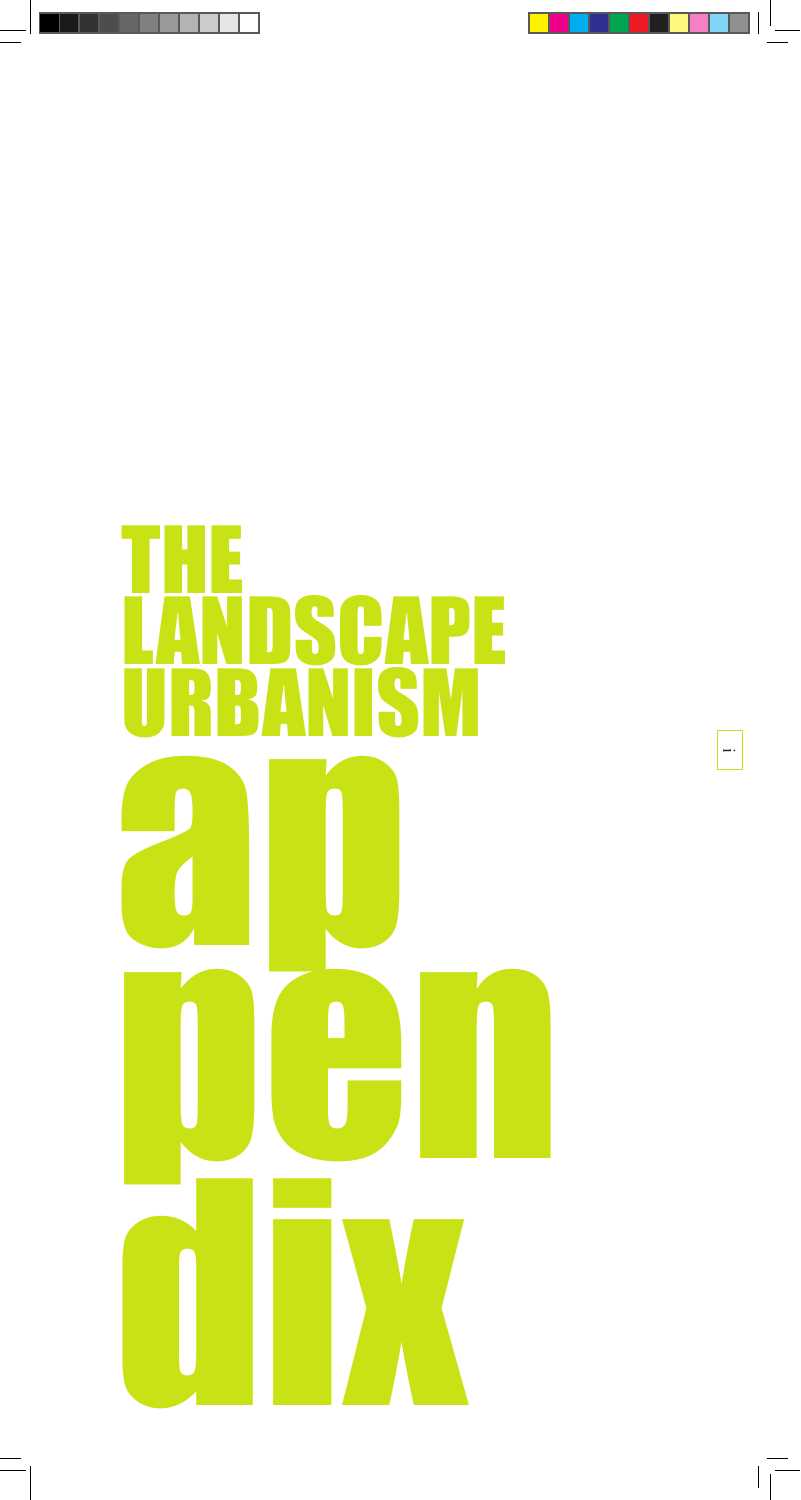The Landscape Urbanism Appendix is a theoretical appendix to Chapter 1: Imaging Landscape. Here supplementary writings on specific landscape urbanist aspects are elaborated on. First the concept of processes and James Corner's surface strategies are introduced and expanded upon. Secondly, landscape urbanism is given perspective through a comparative study with other contemporary positions that make up the urbanism of our time. Thirdly, contemporary approaches and landscape urbanism are accounted for in a historical perspective.

#### **CONTENTS**

 $\Xi$ 

 $\overline{\overline{\phantom{a}}_{\vert}}$ 

| <b>Performative Processes</b>                       | iii       |
|-----------------------------------------------------|-----------|
| Surface Strategies<br><b>Contemporary Positions</b> | vii<br>ix |
|                                                     |           |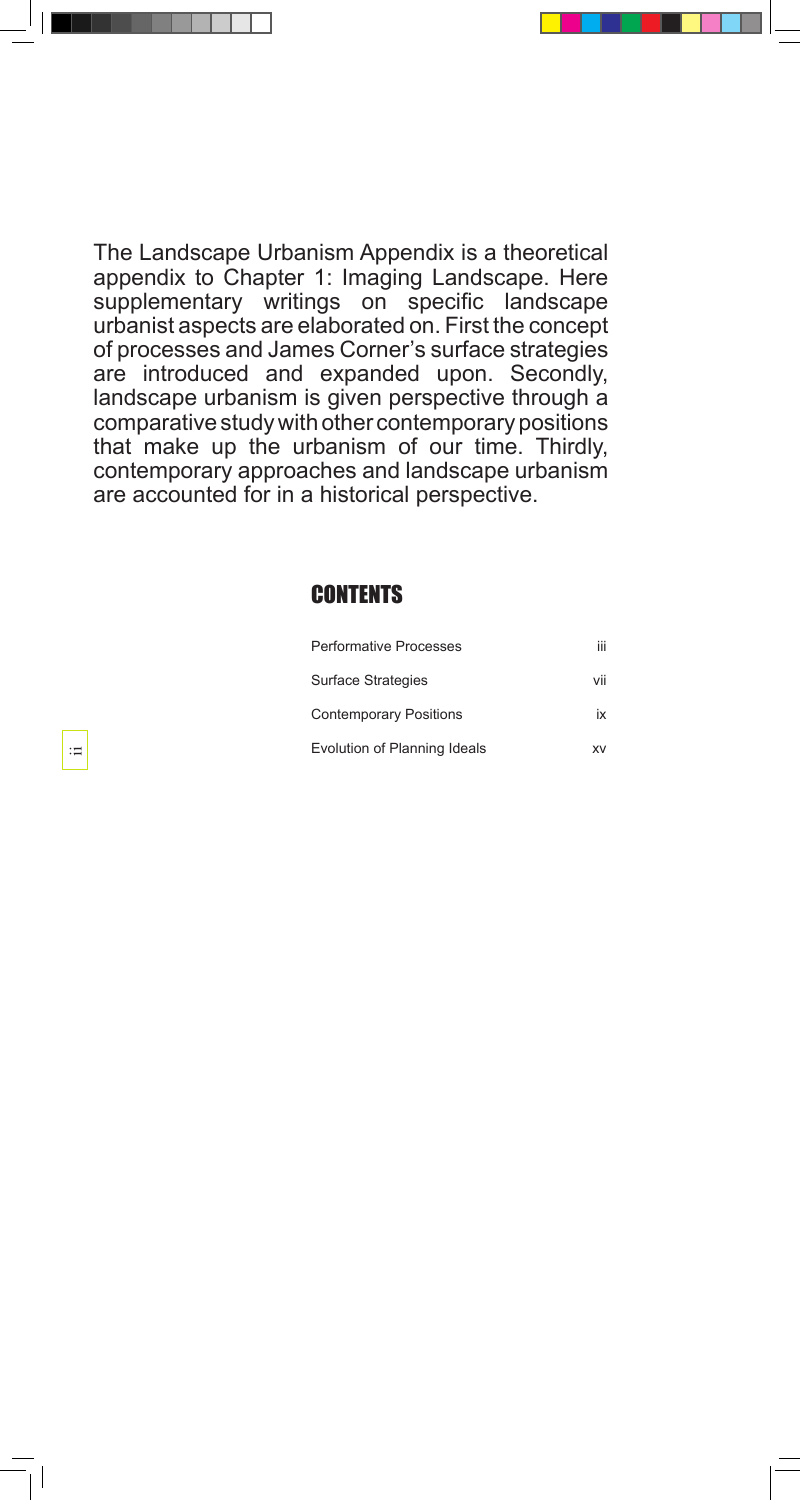### PERFORMATIVE PROCESSES

The notion of performativity which this project applies is based on a notion of ecology based on processes, both social and physical, local and global. Performativity in this sense relates to a process-based stance to planning that aims for adaptable and dynamic solutions rather than a fixed and static design.

*"Thus performance shifts the focus of interests from essence to effect. The question is not what something is, but what it does."* Andreas Ruby (Gausa, p. 476)

The word *performative* actually derives from the world of linguistics as a categorisation for the type of words known as speech acts, utterances that can perform an act in the very moment of being uttered, e.g. the utterance '*I promise*', thus performing the act of promising. (www.wikipedia.com; www.dictionary.com) When transferred to the world of architecture and planning, this definition offers a new understanding of space. Standing in contrast to representative design, performative design can thus be said to actively acknowledge and perform in the world and processes it is a part of. This approach acknowledges the fact that spaces are living entities of a greater system, and will never be finished, but always be in process. Not to be mistaken for simply performance events or interactive devices (although these are also methods of engaging social processes), performativity in this sense is thus lifted to a higher level of understanding.

iii

The following is a discussion of the way these processes can become physical space, and how an overall planning must collect these processes.

#### PROCESS CYCLES

In landscape architecture, the surface is not a flat lifeless plane, but rather a thick section of characteristics and behaviour, described by Stan Allen as a thick 2D. (Allen 2001, pp. 124 - 125) Soil has permeability and plants have height and growth rate – all characteristics that make the surface a living carrier of flows and processes. The term processes may connotate a wide spectre potentials: architectural and planning processes, urban processes, social processes and even biological processes. To clarify this, the term *process cycles* in introduced. This is inspired from Graham Shane's use of the term 'performative cycles' as a way of describing the processes and their time-frame that design can and must engage. Here he differentiates between different scales of cycles, long-term and short-term, that a design must take into account. (Shane, p. 33) Engaging biological and social cycles at different scales also enables a more bottom-up approach, where small-scale cycles such as flea markets and street fairs can transform a space for a short span of time, or local clubs and associations can contribute to a design process. Here the potential of the local comes into play, and can be connected to the otherwise dominant global tendencies. According Shane, combining top-down and bottom-up approaches is a way of interconnecting the different performative cycles.

This view is supported by Jens Kvorning's ideas of *resistance* and *responsiveness* of a place. He argues that a place, and thereby the design, must contain a resistance towards the universality of global tendencies, and that this resistance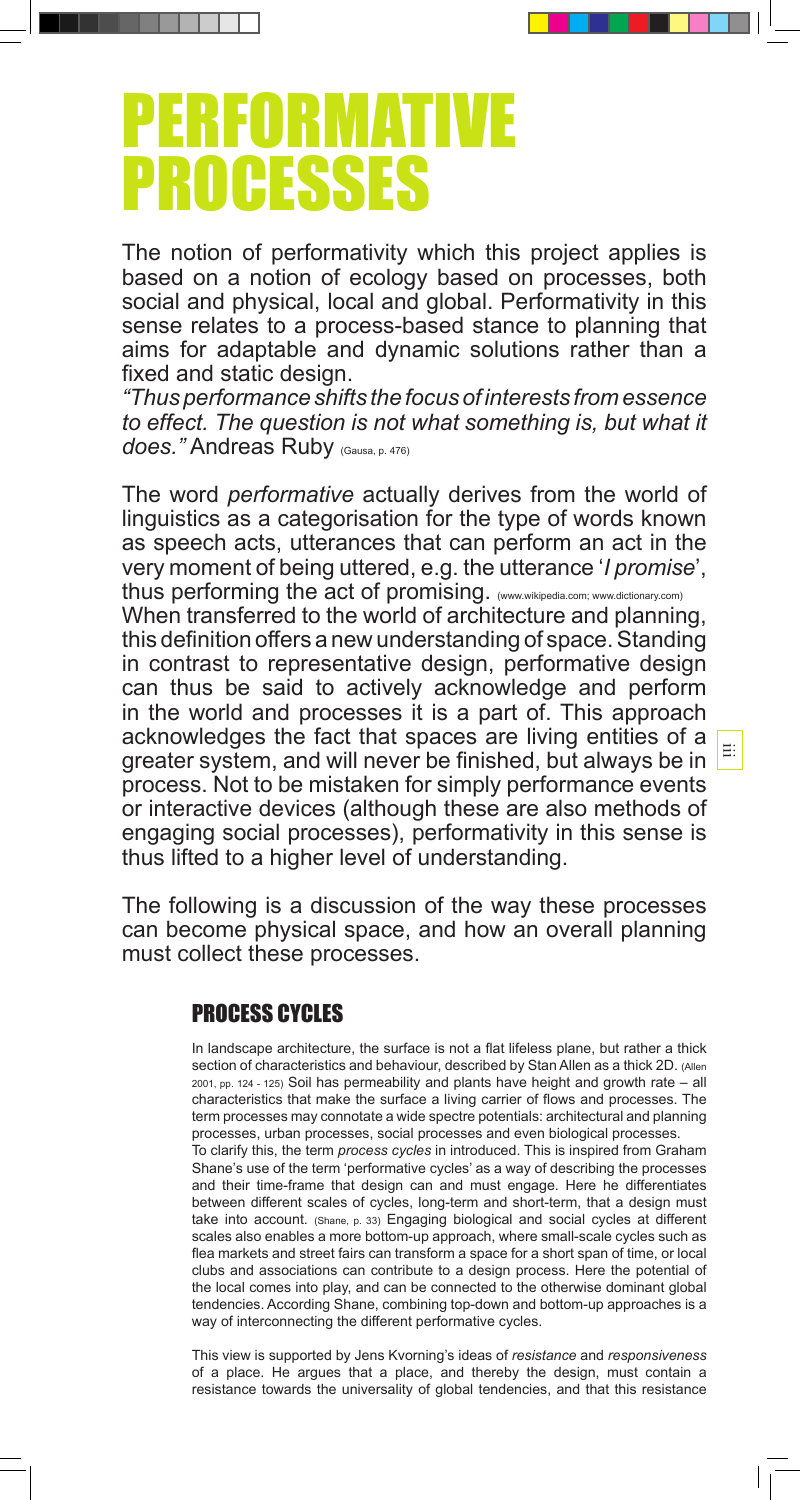is found in the local. Simultaneously, the design must also incorporate a degree of responsiveness towards these global tendencies, which is the means by which the place can interact and perform at lager scales. His terminology emphasizes the importance of engaging both local and global/regional processes. (Kvorning)

By perceiving public space and architectural form as performative and as a process cycle, new meanings emerge regarding the experience of programmes, the nature of landscape and the significance of global and local connectivity. It also encourages new connections between different processes thus shaping new comprehensive process cycles that link across social and biological fields.

These ideas call for a clear understanding of which processes we are dealing with, both with regard to overall planning processes and concept for implementation, but also more concrete processes which can be engaged actively in a design. Let us first take a look at the latter of the two.

#### Processes Engaged in Design

iv

Processes can be perceived as space happening over time. This is why processes pose such a great potential to design, as the art of space-making cannot ignore the context it is connected to. Here we will look into different categories of potential 'space-making' processes, whether biological, urban or social. Activating such a wide range of processes that do not spring from the world of architecture necessitates an interdisciplinarity, a sort of expert knowledge in technical and biological knowhow which landscape urbanism calls for.

Biological or natural processes are what traditionally characterise the landscape, and two main arguments support the use of this type of processes. Firstly, if engaged in planning, as Graham Shane also pointed out, the natural mechanisms of a place are utilized as space generators. Secondly, our relationship as humans to the environment is changing, and sustainability is key word of the 21st century. From an ethical point of view, architecture needs to reflect this and promote environmental awareness. When working with landscapes, either as part of vast open lands, in urban parks or even urban landscapes such as suburbia, it is interesting to note that we do not have framework sufficient enough to comprehend the complexity of these situations. We have theories based on ideas of art and history and we have environmental models which exclude visual and spatial representations of culture. (Berrizbeitia, p. 117)

If we take a look at current studies in ecology we find that they are increasingly beginning to involve spatial investigations and the importance of patterns and patches on biodiversity. (Hill, p. 94) In this view, the disciplines of design and of ecological studies are already intertwining, as our biological environments are influenced whenever we alter our physical environments. The fact that an encouragement of biodiversity and a support of ecological corridors are directly linked to spatial parameters presents in itself an almost design strategy that could be grasped in urban design. Of course, the situation is not as simple as this, as many more processes, their dynamics and the way they influence each other must also be taken into account. However, it is a potential that urban design can use as a means of promoting biological sustainability while also providing "*a profound window into our humanity, simply by teaching us that we are not all there is to life*." (Hill, p. 100)

Continuing in these tracks, a biologist would also teach us that openness and flexibility are necessary conditions for survival. (Berrizbeitia, p. 120) Ecological productivity and viability, not only biological but also social and cultural, must be included by ensuring possibilities for self-renewal and variation by accepting the design as a permanent process of transformation. This clearly implies that traditional masterplans are too static and pre-decided to incorporate the dynamics of the landscape.

Urban residual processes are also biological of a sort – at least the process through which they live is a biological one. To exemplify such a process, one could name waste water treatment, waste disposal or phytoremediation of soil. These processes also put focus on environmental sustainability and especially have potential of emphasising the relationship between humans and our environment, perhaps even more that biological/natural processes. Here we are dealing with the treatment of our own waste and its effects on our environments. Ironically though,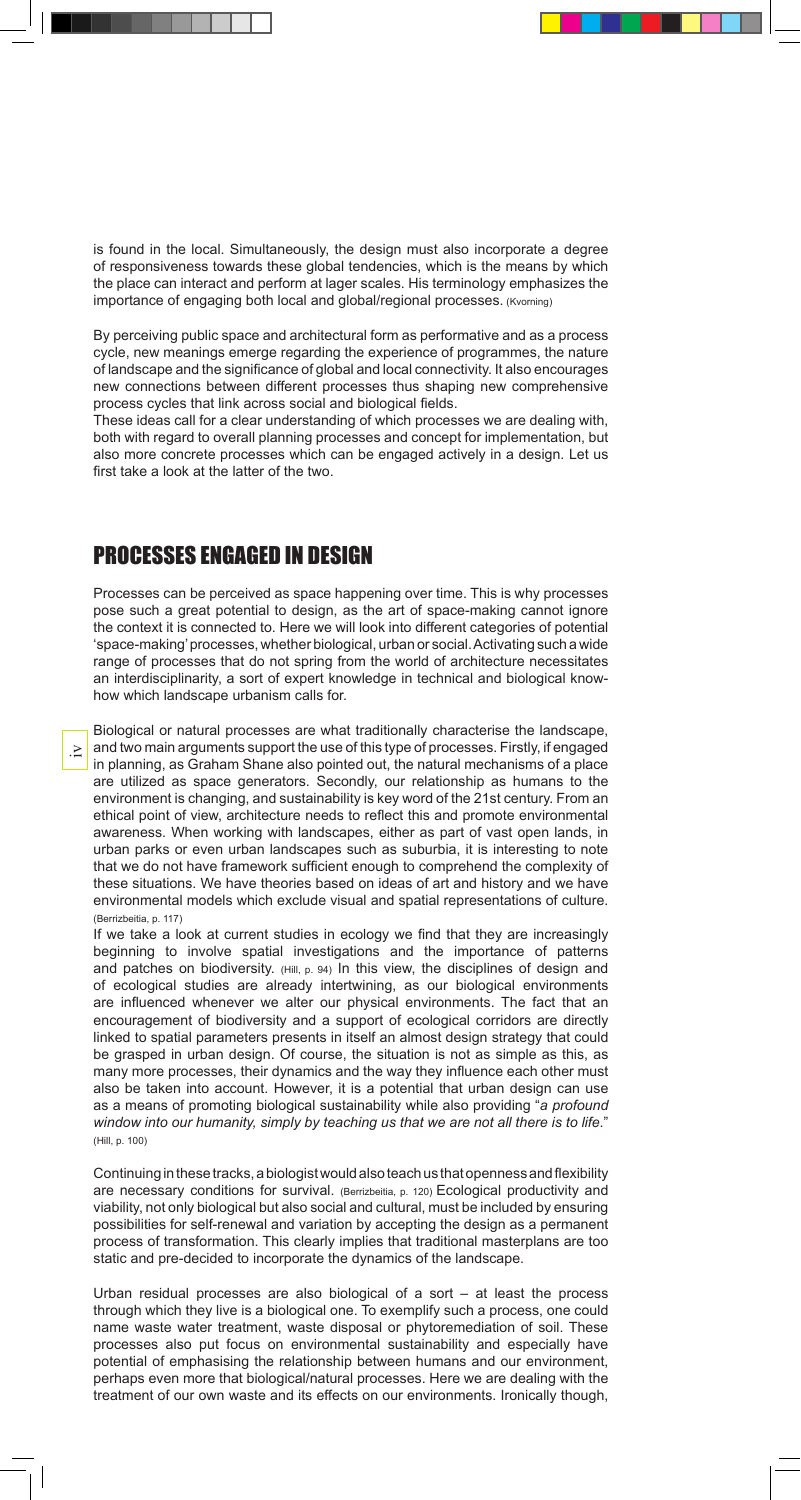these are processes often hidden away from the public eye, a process to be found latent in the functions of the city, but never actively confronted. Activating these urban residual processes and opening the potential of their interaction with other processes, especially social processes, is a way of provoking awareness and debates surrounding our cities and the part they play in the rest of the world.

Lastly we have social processes, which differ a great deal from the two first. Activating these immaterial and abstract social processes in a design can be achieved by working with programmes. Social processes can never be directly controlled or predicted, but through thoughtful and deliberate programming, an attempt can be made to guide these social processes in certain directions.

One such direction would be to secure open and accessible public spaces, which diverse programming can help ensure – programmes that invite different types of people into the same space. Programming can also be used to encourage the confrontation between social processes, the human, and the biological and urban residual processes, the environment. This confrontation should occur in the public space, but also has potential in the more private sphere of the home.

Programmes especially become interesting when seeing their potential as layers and as a way of creating hybrids. Just like other processes, these too are dynamic as they breathe in and out over time, varying in both timeframes and space consumption. The event character of some programmes, having a very short time span, can be used to create hype and excitement, whereas long-term activities can help encourage a feeling of belonging and ownership of a place.

#### A Democratic Urban Environment

Engaging processes, whether material or immaterial, natural or cultural, into a combined system leads us to the realm in which they meet: public spaces. But what type of public space can truly engage a variation and the unpredictability of processes on the terms of our democracy? In other words – how do we design democratic public spaces?

 $\prec$ 

According to Iris Marion Young, public spaces should be open and accessible and a place to encounter differences. (Mitchell, p. 104) Public space is where humans are confronted with the unknown, a place where we are engaged into a form of dialogue from which we cannot escape. (Brændgaard, p. 18) These dialogues can be with other people, similar or dissimilar to ourselves, with our environment and urban landscape or perhaps with direct anarchy itself. However, tendencies indicate that such open public space is in fact threatened by an increasing privatisation, control and surveillance of the spaces. Such a public space is no longer democratic, as it is not accessible to all.

In an article assessing the Downsview Park competition, Don Mitchell and Richard Van Deusen present three normative visions of public space in relation to their design and use. (Mitchell, pp. 105 - 106) The first approach argues that public spaces can only flourish if they are open to their own subversion, e.g. where activists or demonstrators seek to transform the use of the space for political agendas. The second approach counter argues this by claiming that residents need to be allowed to come together to bask in each other's company. Therefore they must be protected by the threat of anarchy. The third approach puts focus on the ideal of the market, where public space historically always has been structured in accordance with the market. Ironically, the market involves consumer-driven spaces, which yet again gives rise to spaces of exclusion as seen in the mall phenomenon. Mitchell and Van Deusen argue that in this light, public spaces should be seen as dialectical spaces where the pressures between control and appropriation are negotiated. They therefore put focus on the fact that publicness cannot only be encouraged through design itself, but also though the implementation and administration of the design.

These are the aspects through which the public are allowed to leave their own trace upon the space and can participate in shaping it themselves, and where the processes of the space confront each other and interact. A democratic public space thus becomes a space of learning and tolerance, not only of other human beings, but also of the world in which we live.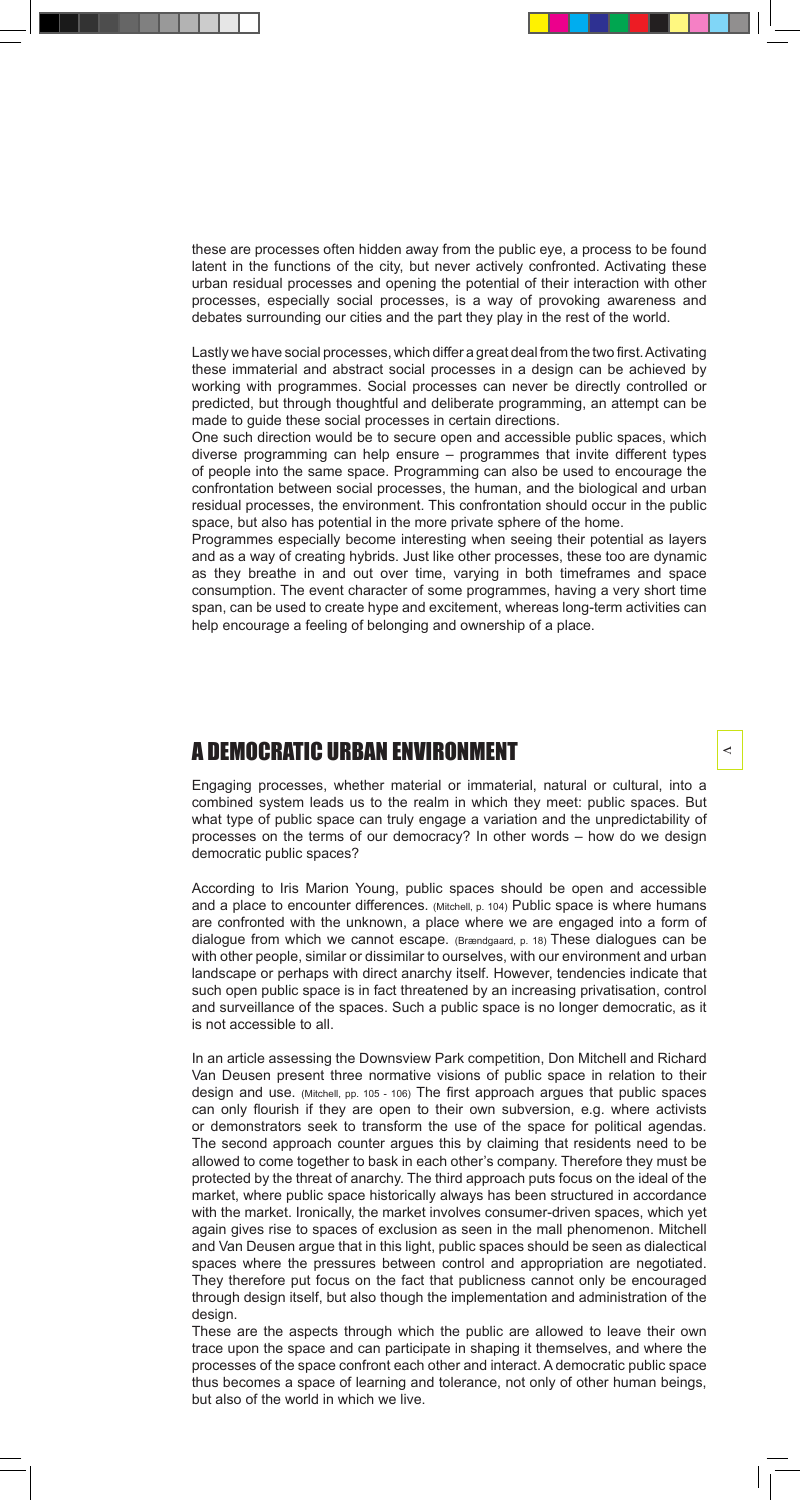**PROCESSES OF PLANNING**<br>When zooming out to look at the implementation and administration<br>are brought into play: economic ane<br>again – all quite immaterial processes<br>a prominent role. Social processes is<br>as before, but thr When zooming out to look at the overall planning process of negotiations, implementation and administration of a design, a whole new range of processes are brought into play: economic and political processes and also social processes again – all quite immaterial processes that may be difficult to grasp, but still play a prominent role. Social processes materialize here not through programmes as before, but through aspects such as public interest or participatory planning. Economic and political processes imply the forces that reign in a planning process: the market forces, the power of the municipality and of the state. Engaging these processes together entail a sort of 'agent management', where stakeholders and interest group – both private and public – are considered and activated in and around the design.

This agent management is seen as extremely vital and as the means through which an open-ended planning can successfully be implemented. Without a means of administrating the design or invoking interest and responsibility from citizens, businesses or authorities, the plan may never come to life.

 $\overline{-1}$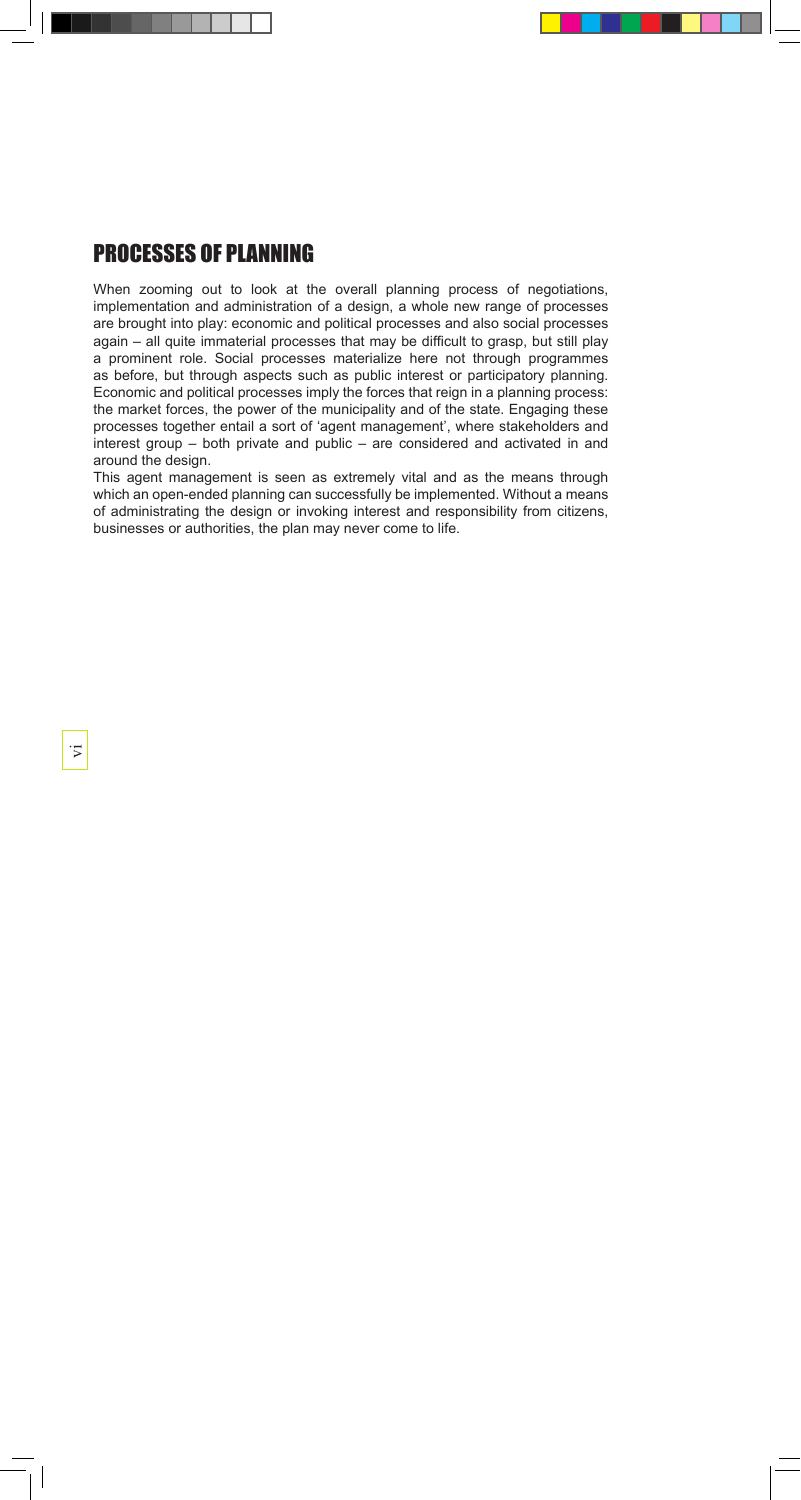## surface strategies

An interesting conception in landscape urbanism is Corner's three surface strategies, suggested as a way of working with open-ended planning in the contemporary city. His three surface strategies refer to his perception of the contemporary city as a horizontal surface constructed in three layers: demarcation, infrastructure, and adaptation.

> These layers are only briefly described by Corner. "*Land division, allocation, demarcation and the construction of surfaces constitute the first act in staking out ground; the second is to establish services and pathways across the surface to support future programmes; and the third is ensuring permeability to allow for future permutation, affiliation and adaptation*" (Corner, 2003, p. 60) The surface strategies hence work with preparation of a given site and simultaneously work with incorporating the ability of adaptation to future demands.

> The two first layers, demarcation and infrastructure, can be directly related to conventional physical planning, i.e. the traditional creation of building plots and the establishment of infrastructures to supply the building plots. The third layer adaptation, however, presents an extra dimension in comparison with the conventional approach to planning, as it incorporates a ecological and processual dimension which calls for more dynamic and flexible planning. The third layer can therefore be seen as the conceptual layer which embeds the most important aspect of landscape urbanism. Likewise, it is also this third layer that inserts the notions of processes and dynamics in the two other layers, because the third layer adapts, moves and decomposes the demarcation and infrastructure over time. This means that Corner's third layer embeds elements which both secure an overall architectonical frame and allows for transformation and adaptation over time. The main distinction in comparison to conventional planning thus lies in the fact that the surface strategies incorporate and activate a possibility of adaptation in the structural plan which has direct impact on the design. In other words, the surface strategies accommodate mutual relationships between the three strategies, with the result that a project can vary programmatically without compromising the overall architectonical concept.

vii

Corner expresses potential of the surface strategies in the following quotation: "*These surface strategies permit the creation of more or less coherent fields that allow an almost infinite range of varied and flexible arrangements. As vast organizing fields that establish new conditions for future development, these horizontal matrices function as infrastructures*." (Corner, 2003, pp. 60)

Corner thus engages an open-endedness and the possibility of adaptation in his three surface strategies, which is a way of incorporating and working with the dynamic of the contemporary city. The quotation also points at the understanding of infrastructures as a broader definition than just roads and pathways, and thus implies a perception of infrastructures as being both material and immaterial processes which operates on a site. In this view the second surface strategy seems dynamic in itself due to the engagement of several of processes and flows at work on the site. The processes and flows are thus orchestrated into new matrices of interrelationships with the potential of stirring new relationships on the site. By unfolding the concept of infrastructures to encompass processes and flows somehow separates the second layer from the traditional perception of infrastructure, as the third layer of adaptability seems to be incorporated in the second layer.

This view is supported by an analysis of Corner's surface strategies in a Ph.D. paper by Rune Bach, who argues that the third layer of adaptability needs to be incorporated in the demarcation and infrastructure layer because the third layer introduces permeability and adaptability in relation to demarcation and infrastructure. (Bach, p. 8) This means that demarcation and infrastructure have to be embedded with the possibility of adaptation. As such, demarcation needs to be capable of absorbing new programmes over time, meaning that demarcation is the creation of surfaces which can adapt to different uses in time without neglecting the overall structure embedded in demarcation. Acknowledging that adaptation has to be incorporated in both infrastructures and demarcation, the surface strategies are highly challenging to conventional planning as the plan will take form as an operational tool constantly working with stimulating the processes working on site. This indicates the move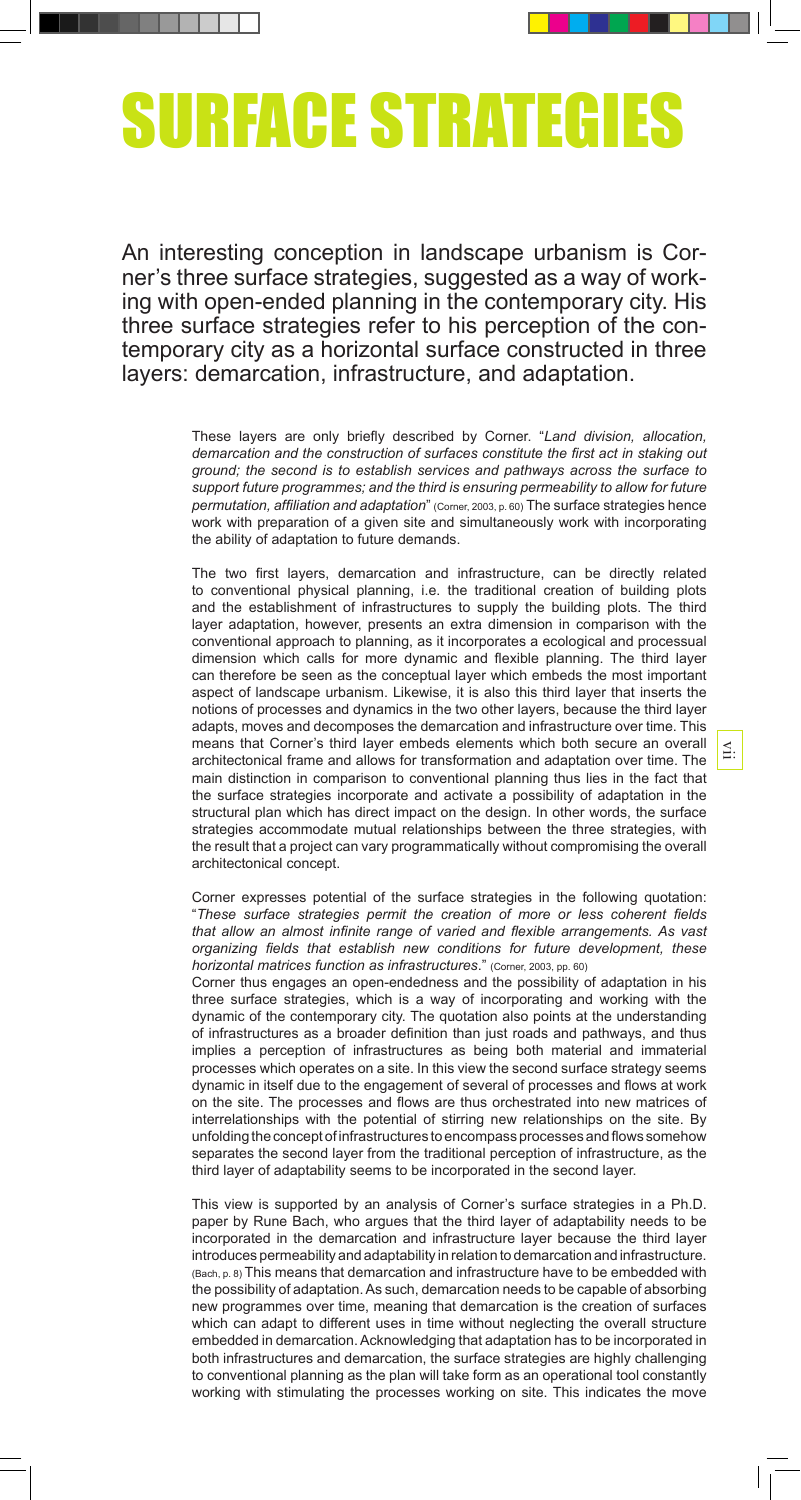from static masterplans towards more fluid plans which acknowledge each of the processual stages of a site from existing conditions, to construction, to erasure or revitalisation. Such a plan works actively with stimulating potentials in each stage. Here the Corner's surface strategies bring forth a refreshing elaboration on conventional planning tools by reversing them to dynamic structures that work with the establishment of new interrelationships of mapped potentials, which constantly influencing the plan.

The surface strategies also pose a risk, however. Rune Bach points at the danger of creating too loose a framework that proposes too many unknown parameters. It can thus be argued that projects inspired by Corner's surface strategies might experience problems with the consolidation of the projects. The more a project is consolidated, the more it freezes the frame of the project and its ability to adapt and transform. This point to the probability that surface strategies are most appropriate when operating either on a very large scale with a wide time perspective where the design slowly consolidates or on a small scale, such as park design, with a low degree of consolidation. (Bach, p. 9)

Even though projects inspired by Corners surface strategies are at risk of being either too "loose" in their design or too fixed with reduced ability of adaptation, the surface strategies seem to be capable of working with open-ended planning in nature of the three layers mutual relationships. In spite of the criticism of the lacking consolidation of open-ended projects, Bach concludes that the three surface strategies are qualified for the preparation of a landscape urbanism project on the premises that the surface strategies are designed to absorb changes over time without comprising the underlying architectonic and conceptual basis. (Bach, p. 10)

 $\overline{\overline{\phantom{a}}_{\vert}}$  |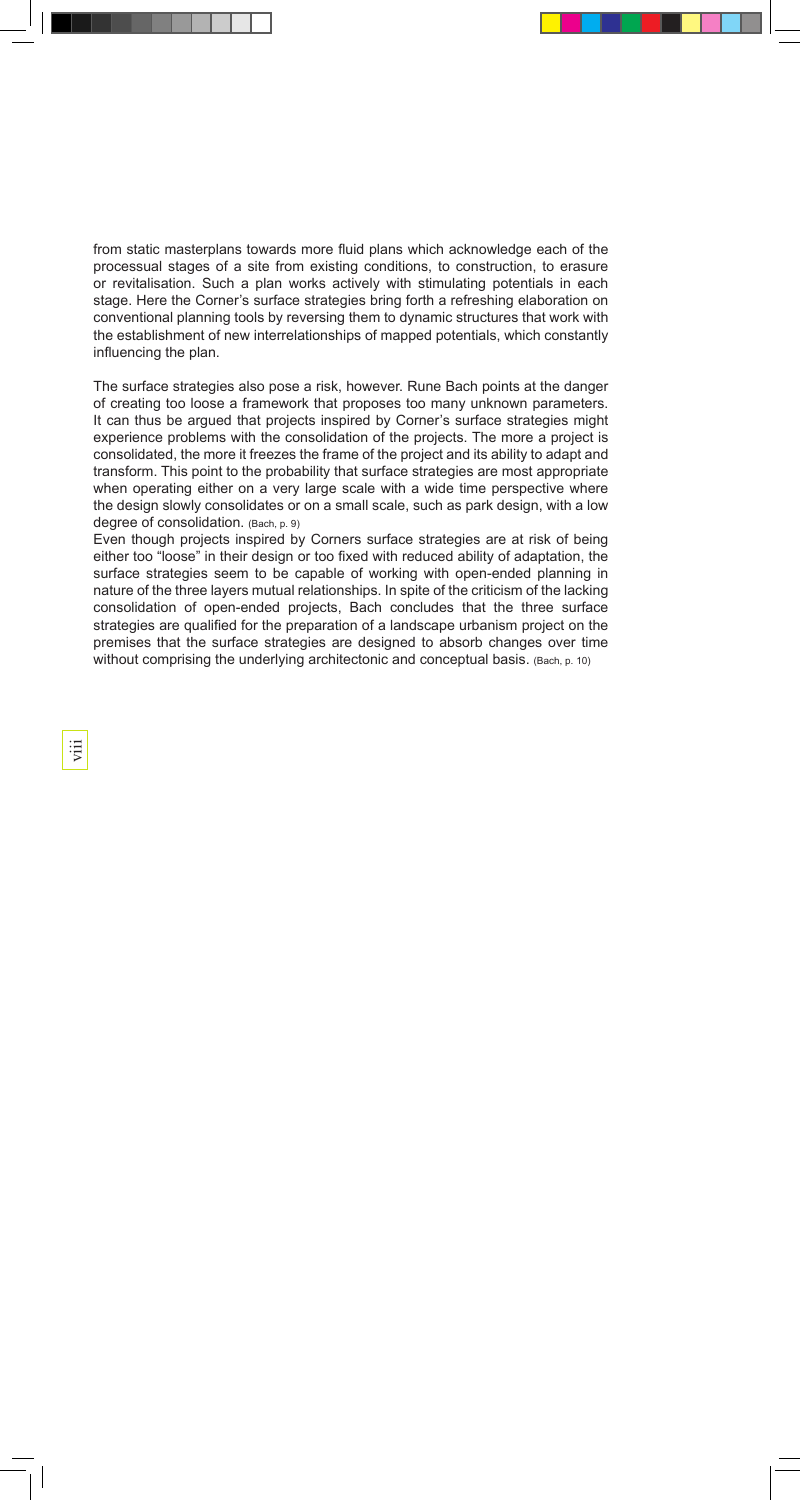### contemporary positions

Landscape urbanism, together with similar contemporary approaches, represents a new attitude towards planning and architecture in the contemporary world reflected in the acknowledgement of the rising complexity of the urban realm. To obtain a comprehension of the similarities and differences between the approaches, landscape urbanism is outlined as a distinct position through a comparative study with two other positions: *new pragmatism* and the *network city*, which are presented below.

These positions are categorises conceptualised to describe certain planning trends, and although overlapping on certain areas or almost non-comparative on others, it is thought that these categorisations can offer an insight into contemporary approaches and a means of unfolding the theory of landscape urbanism in relation to other contemporary approaches.

After the following presentation of the network city and new pragmatism, the comparative study will subsequently examine each position in relation to three themes: philosophy, design media and planning.

ix

### Network City

*"As an adjective, the term "network" is quite successful in negotiating the multi-dimensionality of the city….. The innumerable parts of the city…. are recognized and then connected to a larger whole – the network. Such a rhetorical move has theoretical power, making it one of the more attractive metaphorical constructions currently present in urban theory, if not (yet) a new paradigm."*

Beauregard (www.metropolitanstudies.de/fi leadmin/fi lestorage/Network\_City\_Series\_Stand\_02-20-07.pdf)

*"If the city is to survive, process must have the final word. In the end the urban truth is in the flow."* Spiro Kostof (Graham 2001)

> The network city position should be viewed as an understanding of the contemporary urban condition rather than a concrete planning method. This understanding is unfolded by a range of theorists such as Stephen Graham, Saskia Sassen and Ann Markusen, who all seek redefine our perception of cities and urban regions in the age of globalisation, network society and virtual technologies. The position thus represents a greater discussion not only relevant for architects and planners, but also sociologists, geographers, economists, politicians and investors, as it proposes a whole new understanding of our cities in all aspects. With regard to architecture and planning, many contemporary projects indirectly grasp this understanding to different degrees, although not advocating a network city stance directly. The expression 'network city' is therefore a term in this project given to the tendency to collect these writings and theories under one title.

> The main focus of the network city is on networked infrastructures – transport, telecommunications, capitals, energy, water and streets – that make up cities and urban regions, and contemporary urbanism thus emerges as a complex and dynamic sociotechnical process, the contemporary city is therefore viewed as ecosystems of competing networks. (Graham 2001, p. 8)

> This prompts an additional layer of understanding to the urban realm, signalizing that the contemporary world is composed through numerous points and lines with hierarchal value, defined by the number of links in the global system. According to this position, the traditional perception of the urban realm as composed of solely physical forms, buildings, streets, parks and public spaces, no longer applies to the contemporary city. Instead the urban sphere, as suggested by Jürgen Habermas,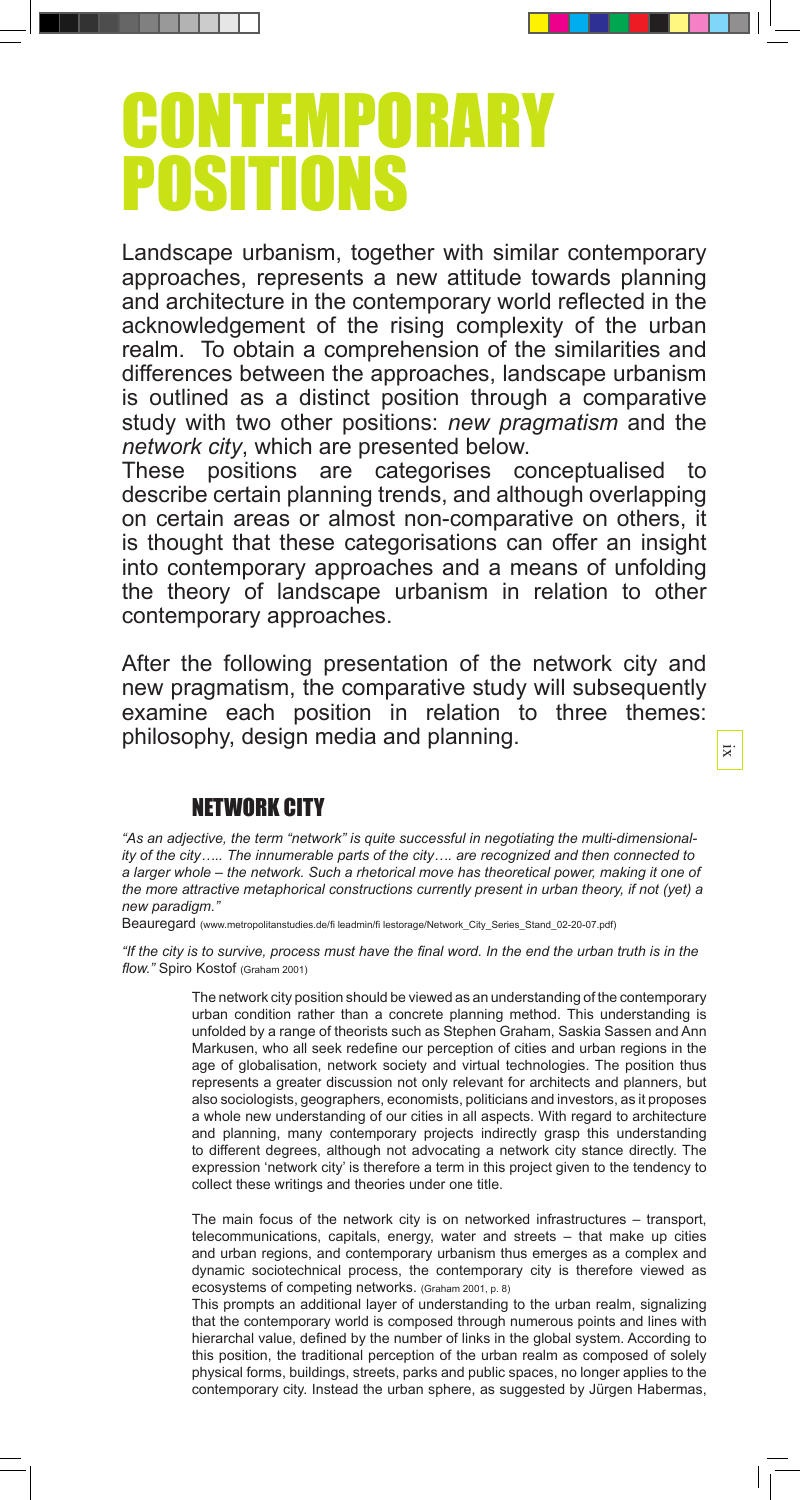should be understood as the assembly and dialogue that it is constituted of, this being through media as much as through any physical infrastructure. (http://varnelis. net/books/networkcity/proposal)

Graham describes these urban processes as constituted through many superimposed and interconnecting infrastructural 'landscapes', which rely on each other and co-evolve with urban development and urban space. (Graham 2001, p. 8) These different landscapes are exemplified by Graham as the 'electropolis' of energy, the 'hydropolis' of water and waste, the 'cybercity' of electronic communication or the 'autocity' of motorised roadscapes. (Graham 2001, p. 8) Planning the contemporary city must therefore consider the ever changing character of the city spaces, while simultaneously looking at the architectures of these physical and virtual systems that connect and mediate the urban spaces and lives in order to understand how place, space, power and technology interweave to shape the contemporary urban condition.

This perspective brings architecture and urbanism together with issues surrounding the social and technical make-up of mobility systems like the internet and transport systems, which calls for an interdisciplinarity that draws on sociology, planning, geography, sociology of technology and urbanism – an interdisciplinarity that acknowledges the co-dependency between the different 'landscapes' of urban processes. (Graham 2002, p.120)

In the discussions of the network city, attention is given to issues of identity, place and geography, issues of great importance in the architectural world, but also issues which may seem threatened by the tendencies of the network city.

According to Graham, of special interest here are especially the hubs – or the points – of the network city. He pinpoints that leading distribution hubs for road, rail, sea and air logistics seem to emerge as mini-cities in their own right due to their connecting flows, while also delinking from the immediate spaces around them to a certain extent. (Graham 2004, p. 165) This is a tendency where physical place begins to lose its meaning, connecting to the global in neglect of the local scale, defining themselves by the power of their connections elsewhere – a splintering urbanism. Graham describes how these hubs, be they manufacturing spaces, logistics enclaves or airport zones, remove themselves from the surrounding social worlds of the city with an amazing ease through subtle and invisible but nonetheless highly powerful technologies and social practices. (Graham 2004, pp. 180 – 181)

The fact that globalisation and social and spatial fragmentation are complementary processes have likewise been shown by authors such as Saskia Sassen and Manuel Castells. A global network of interconnected nodes has been created, Sasssen's so-called 'global cities, which most often are defined as large scale areas of high density and concentrations of power. This leaves a huge number of fragmented and increasingly powerless local zones – a disintegration of what we traditionally know as urban space. (GUST 2002, p. 19) Simultaneously, the global city spawns its own contradictions. As downtown business centre grows, it becomes increasingly expensive and congested, while the outlying areas in response grow farther and farther removed from the global city core, hereby generating their own secondary business centre. (http://varnelis.net/books/networkcity/proposal)

Ann Markusen describes this tendency through the terms sticky and slippery spaces. Sticky places are the high valued centres of control, research and innovation and the slippery spaces are the decentralised places, where lower valued activities are established. The tension between concentration and deconcentration are at all scales embedded in the relationship between urban and network architectures, resulting in a much more fluid and fractured urban form, where the urban periphery can be the centre and the centre can be the margin. (Graham 2002, p. 111-112)

Here it is important to notice that the virtual networks are not replacing the physical need of place.

Sassen emphasises that globalisation and 'the digital' has entailed a major transformation, but not a neutralisation of the built environment or the city. "*Rather than being neutralized, these emerge with renewed and strategic importance…*" (Sassen p. 46) In fact she stresses the importance of seeing the links between global and local networks, where local entities which are sited materiality also are part of global digital networks.

The cities are here seen as communications system or media, and media is in this sense viewed as fundamental in the transmission of information. Just like a newspaper or a blog, a city enables ideas, opinions, attitudes, and messages to

×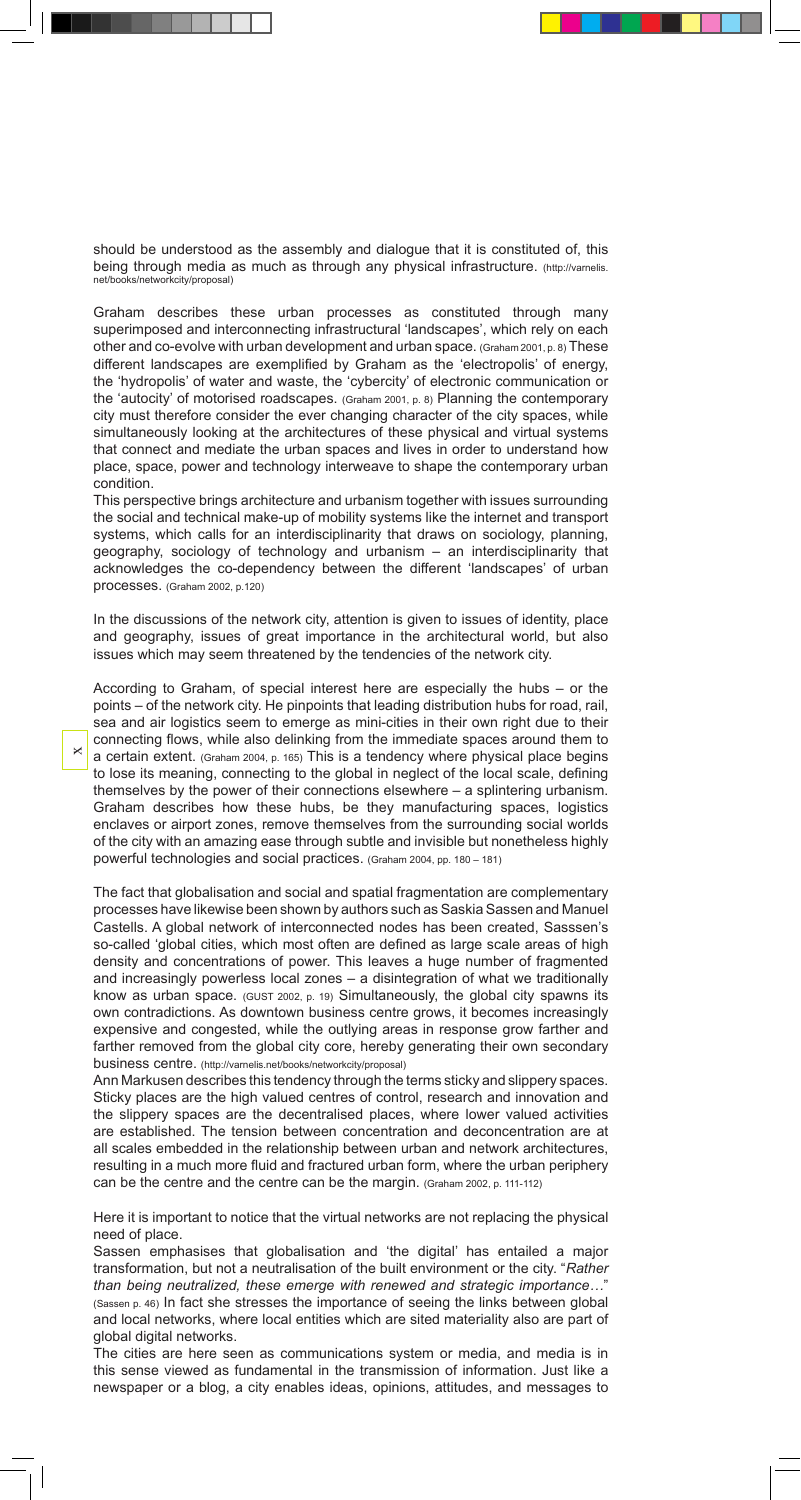spread rapidly. Additionally, investigations also reveal that physical face-to-face meetings still matter in terms of business, and therefore the global metropolitan areas also seems to centre in the global cities. The globalisation has, however, not neglected the importance of the local dimension. The network is a structure in which both local and global order exists. The two are equally important to the perfect functioning of the system. Investigations prove the need for local dimensions, seen in the facts that people tend to settle in neighbourhoods where they feel comfortable. Factors such as education possibilities, work, history of the place and housing types matters. Simultaneously, virtual communication often occurs between people located at close distance, which further proves that the network city operates on both the global and the local scale. (http://varnelis.net/books/networkcity/proposal)

#### new pragmatism

The essence of new pragmatism is its anti-ideological approach to the world that states a necessity for starting with the realities and understanding the existing conditions before moving further on and starting a transformation. New pragmatism thus differs from other tendencies by embracing the reality with all the layers that this involves. It searches for solutions grounded in the reality and needs that exist at this moment instead of creating a society based on new ideologies and ideals. By not only focusing on the specific building site or specific materials but also incorporating the context in which to build, the world complexity and composition, pragmatic solutions often settle with standard conventions and ideas. It thus acknowledges that it is no longer possible to plan the city on the premises that the city will follow the plan. New pragmatism operates with analysis of the underlying problems as form parameters, which leads to new solutions on each specific problem. (Kleis, p.7; Nielsen, p. 14)

One of the main advocates of a new pragmatism approach is Rem Koolhaas. Along with his theories and projects from the 1990's, pragmatism became an actual 'paradigm' within architectural discussions. However, new pragmatism is not to be understood as a particular architectural style, but more an approach and a method of perceiving and operating within the contemporary city. Rem Koolhaas has been an inspiration to many architects and theorists over the years and his thoughts have been modified into many different planning approaches. James Corner is one of these, as he uses many projects of Rem Koolhaas as an inspiration for new projects and thoughts.

The term '*new pragmatism*' derives from the classical pragmatism formulated by the American philosopher Charles Sanders Peirce in the late nineteenth century. It came to fruition in the early twentieth-century philosophies of William James and John Dewey. Their attempts to reconcile the rationalism's interests for principle (what *should be*) and the empiricism's interests for proven facts (what *is*) are fundamental for the contemporary way of thinking within pragmatism.

The epistemology of pragmatism settles with metaphysical ideals concerning understanding as something that can be acknowledged independently of observations, as the approach challenges the assumption that knowledge and operation are two separated spheres. Accordingly, pragmatism invalidates ideologies and theories of the future by instead focusing on what is here and now; '*Things in the making*' as William James formulates it. The pragmatic approach contains a fundamental principle that a theory about knowledge (how things should be) only is valid if it has consequences – if it makes a difference. If an idea or a theory does not have any effect, it is from a pragmatic view not real. (Nielsen; Mortensen, pp. 123 - 124)

This understanding of the world becomes relevant in the contemporary world of unpredictability and constant changeability, why architects such as Robert Venturi and Denise Scott Brown already in the 1970's bring this way of thinking into life within architecture. With their studies in Learning from Las Vegas they are some of the first architects who operate within the field of pragmatism. While the critique of modernism often resulted in historical architecture and centralised pre-modern cities with basis on ideals and principles, Venturi and Scott Brown took starting point in the specific solution based on individual desires and needs of the users. (Nielsen) Both are positive for the pragmatic ideas formalised by Charles Sanders Peirce, especially because it is anti-ideological, and states that the 'world' cannot wait for the architects' completion of utopia. The most important business for the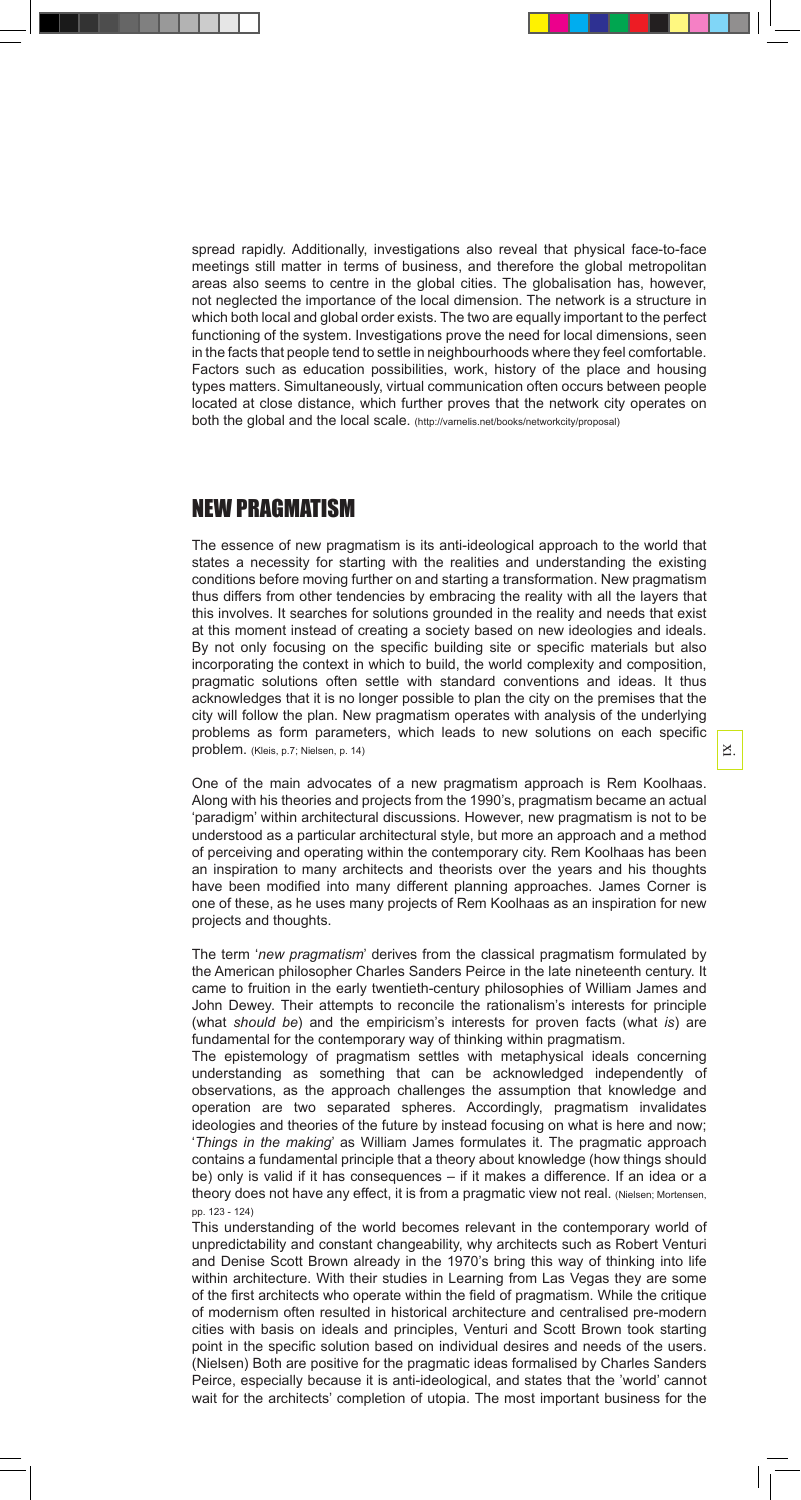architects should be not to worry about what should be, but instead of what already is – and how to immediately improve this. They state that this is a more humble role for the architect that the modernists would accept; but artistically it is more promising.

It was not until Rem Koolhaas in the 1990's re-actualised the approach started by Venturi and Scott Brown that pragmatism became an actual 'paradigm' within architectural discourse. With his theoretical works the pragmatic term was developed into a position. (Nielsen)

The American philosopher John Rajchman was in 1997 the first to formulate the term 'new pragmatism' as a notion with roots in the classical pragmatic ideas but based on the realisation that the classical pragmatism no longer could embrace the new conditions with a dynamic and unpredictable future. (Nielsen, Rajchman, pp. 212 - 213) New pragmatism primarily operates within the same field as the classical pragmatism, but as pragmatism responds statically to alteration and unpredictability, new pragmatism seeks to incorporate these tendencies. Rajchman described new pragmatism as concerning the forces that operate within the urban realm as unpredictable, but as forces which we can articulate and experiment with as "things in making". "*It is about forces that we can't predict, with which we can only*  experiment. It supposes a relation to a future that we can neither program nor *project. – About what William James once called 'Things in the making'* ". (Rajchman,  $p. 212$ 

Thus Rajchman places architectural discourse in a new category of pragmatism where architecture gets a more active role in development of the society by designing the physical framework for the unpredictable needs of the society. Hereby architecture is no longer an active physical construction but also an active social, ecological and mental construction

The methods within new pragmatism are based on Rajchman's definition of the term as "*a pragmatism of diagram and diagnosis*". (Rajchman, p. 212) New pragmatic strategies take, with diagnostic methods, the existing city as their starting point, and are open for the changeability of the city. These methods hereby replace the cognitive modernistic approach which seems to be condemned to failure as it does not *diagnose* the city – it does not take starting point in the actual conditions of the city but instead predicts the city as a constant territory with permanent functions and a predictable progressive act. There is no assumption of truth or positivist methodology; instead, the pragmatic planner reveals new possibilities latent in a given field simply by framing the issues differently.

 $\overline{x}$ 

New pragmatists diagnose the existing conditions and operationalise the collection of numbers, quantities, facts and pure data. By describing these in diagrams they become form parameters in relation to a specific design. The term 'diagram' thus gets a new meaning within new pragmatism as something that can function as an active, operational tool rather than just a passive, graphic presentation of already known conditions. (Rajchman, pp. 215 - 217)

The diagram is thus the architect's tool - an operational method which pragmatically handles the situations that occur in the contemporary, changeable city. The diagram is an open plan, working with all the complex layers of the contemporary city, not programmed or predetermined, but with space for transformation and unpredictability; a plan that visualizes the real world as dynamic and constantly producing new unpredictable opportunities.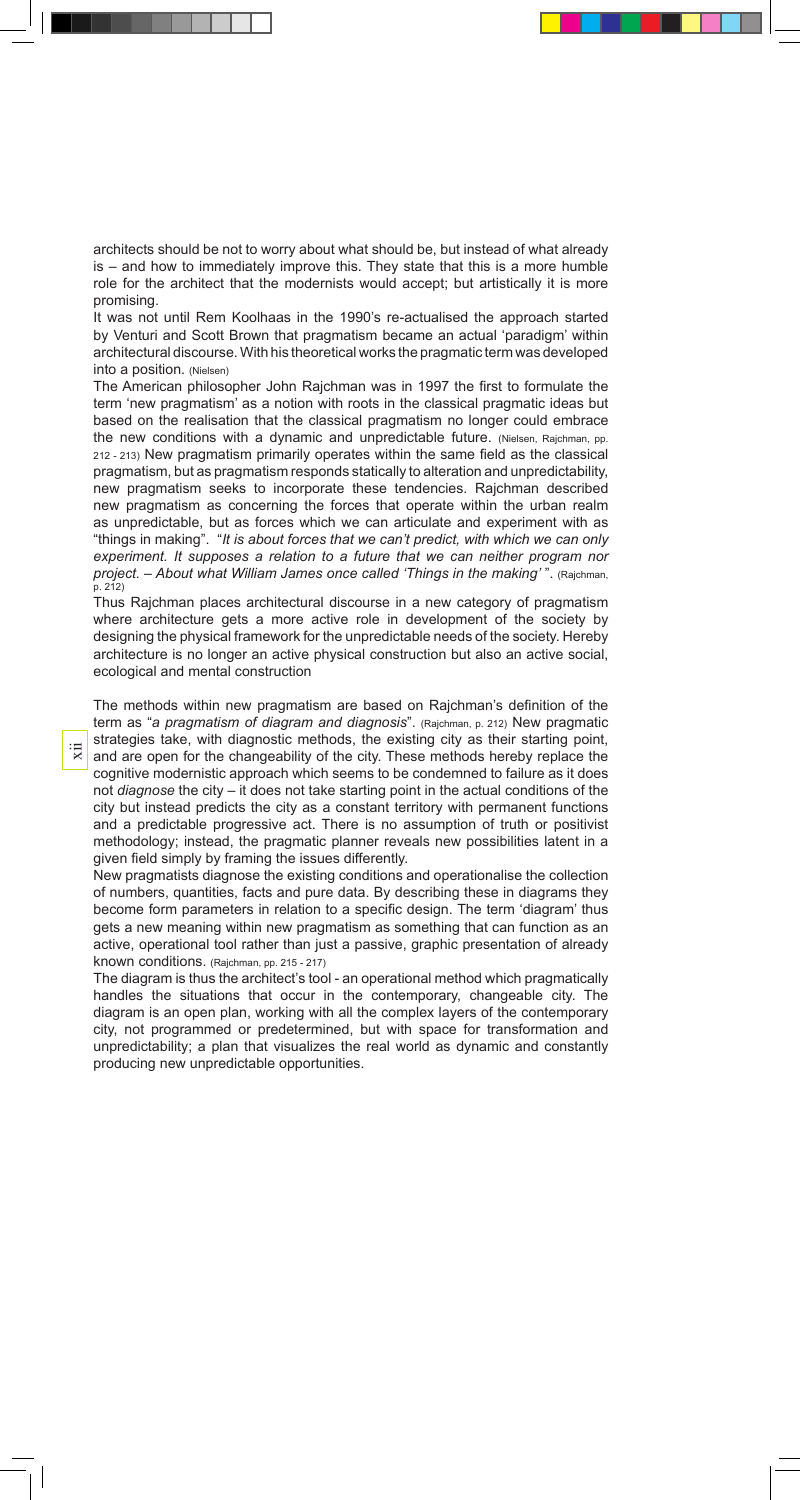#### comparative study

In this comparison the distinctions between the three approaches of landscape urbanism, network city and new pragmatism are revealed, indicating a new attitude towards working more processually and dynamically in the attempts to integrate the complexity of the contemporary city. Thus in all three approaches we witness a shift from a dualistic philosophy to that of world complexity, from a figure-ground media to an ecological media and from static to dynamic open-ended planning, and a discussion of these themes will cast light on the potentials that each of the approaches holds and how they can supplement each other.

#### philosophy of world complexity

In regard to their perception of the world, all three approaches recognizes the complexity of the contemporary city as a system of interrelated dynamic forces and do away with the previous dualistic conceptions of the world into centreperiphery, city-countryside or urban-suburban. They all merge these concepts in favour of viewing the contemporary city as a place of change, unpredictability and potentials.

Their approaches are similar as they all try to do away with traditional dichotomies in their world perception, although evolving around different parameters.

xiii

The network city approaches puts great focus on the acknowledging the dynamics of global and local flows and merging these into a combined system. Globalisation therefore becomes a key concept here.

New pragmatism concentrates around the dynamics of the layers constituting the contemporary city, not only defining them as part of an overall network, but also as possible pieces to be set into play. This often revolves around a quite programmatic approach where architecture is almost defines through programmatic organisation, and thus architecture and programmes merge.

Landscape urbanism views the world as an ecological surface, containing and absorbing the different layers, immaterial and material flows of the contemporary city, signalizing that the points and lines are just some of the factors, which constitute the contemporary city. Of importance here is especially the merging of nature and culture into one coherent system that are interdependent of each other.

### ecological design media

Seemingly, all three approaches evolve around the notion of *ecology*, albeit in a variation of ways.

The Network City approach describes the world as an ecosystem of competing networks. The landscape urbanism approach seems to expand this definition of an ecosystem by perceiving the world as a thick living mat of accumulated patches and layered systems, thus including the 'networks' of biology and nature into their perception. Here they operate with the term 'processes' to signify this, and these processes can be social or physical, natural or cultural. New Pragmatism recognises the complexity of different operative layers and dynamics of the contemporary city, but the approach does not use the exact term ecology to describe their philosophy. However, its notions can be elaborated into an ecological system of different influential layers with regard to especially programmes.

These different ecologies are also linked to their perception of landscape and architecture, i.e. the design media, which is the aspect in which the three approaches seem to vary the most.

The Network city approach concentrates around the dynamics of material and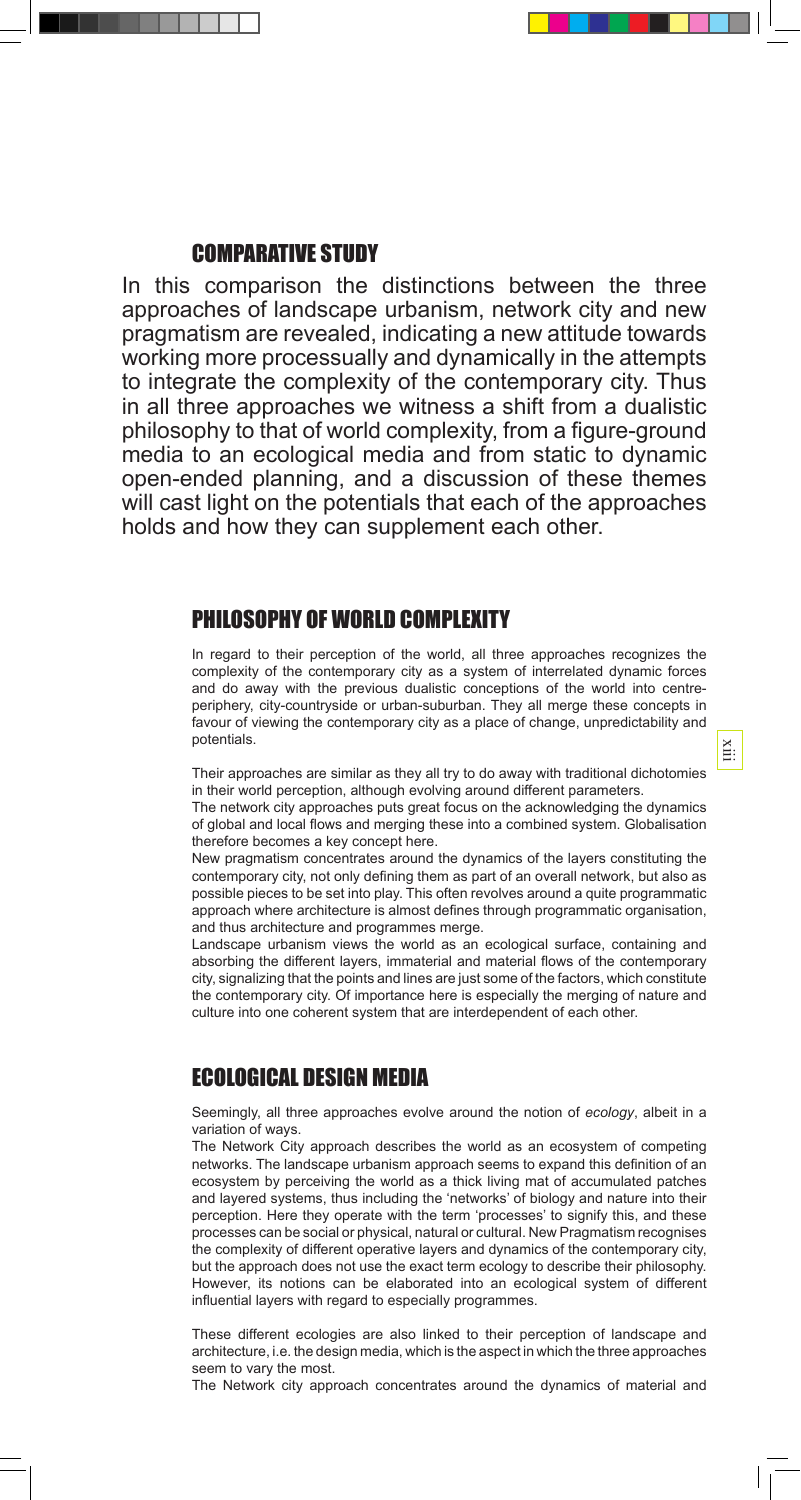immaterial networks, where the points and lines of the network are in focus, as they signalize the flows and the hubs of the contemporary city. For the network city, architecture is hubs of embedded programme and material and immaterial flows. Here architecture can be seen as points in the overall network. The landscape, however, does not even seem to be present here, which probably is due to the focus on globalisation and its influence on the urban fabric, where landscape neither presents points or lines in the global network.

New pragmatism acknowledges landscape as analogous to architecture with its diagrammatic nature, and landscape is here viewed as a space and identity generator. Architecture is thus a diagram, or a diagram that is constructed. The composition of different influenced layers is the generator of the physical shape of the architecture, which becomes the media through which the diagram is brought to life.

For landscape urbanism, architecture is thus a landscape of accumulated layers, thus joining bridge between landscape and urbanism, which in a broad sense integrates the dynamics at play in the network city and new pragmatism. But in contrary to the other approaches, landscape urbanism views landscape as a dynamic process just as complex and dynamic as cities and even boosts it by using the lens of landscape to define the contemporary city as landscape with the ability to absorb changes over time, both programmatic, infrastructural and natural changes. In this way the traditional views of landscape, architecture and the city are elaborated into a total concept of landscape, which once and all moves away from the dualistic view of nature versus city.

#### planning

xiv

As a result, all three approaches also have their views on the art of planning and the process this entails. They all put focus on the importance of interdisciplinarity in order to incorporate the complexity of the world. Planning is no longer about the architect acting as a heroic master and designer of fixed masterplans and should no longer be viewed as the sole discipline of creating the physical shape of cities. This not only encourages interdisciplinary teams and drawing on expert knowledge, but also questions the role of the architect in itself. If the architect is also to act as an informer or organizer, the goal of the development is not only focused on a design proposal, but also procedures that must be undergone on the way, e.g. political and participatory processes.

Thus the three approaches also present an attitude towards process oriented planning - again in slightly different ways. The network city represents the integration of networks, constituted of points and lines, with an architecture or urban planning which involves flows and the connection between the local and the global parts of the network, indicating the importance of keeping the network society intact. In planning, the network city will therefore typically put focus on strong identity and branding strategies and attempt to link local programmes to global market tendencies as a means of connecting the two scales, e.g. by using local potentials as a catalyst for the experience economy, thereby linking the place to the global network.

New pragmatism works processually by using statistical and empirical facts actively to stimulate existing potentials with the aim of creating new futures, programmatic collisions and hybrids, thus working with the unpredictability of our cities.

Landscape urbanism also operates with a sort of open-ended, perhaps taking this even further by engaging natural ecology and biological processes, which for a fact are unpredictable. This involves the design proposal having a degree of adaptability incorporated, where the different processes have an effect on the design, which may change over time. For landscape urbanism, change is thus an intentional part of the design.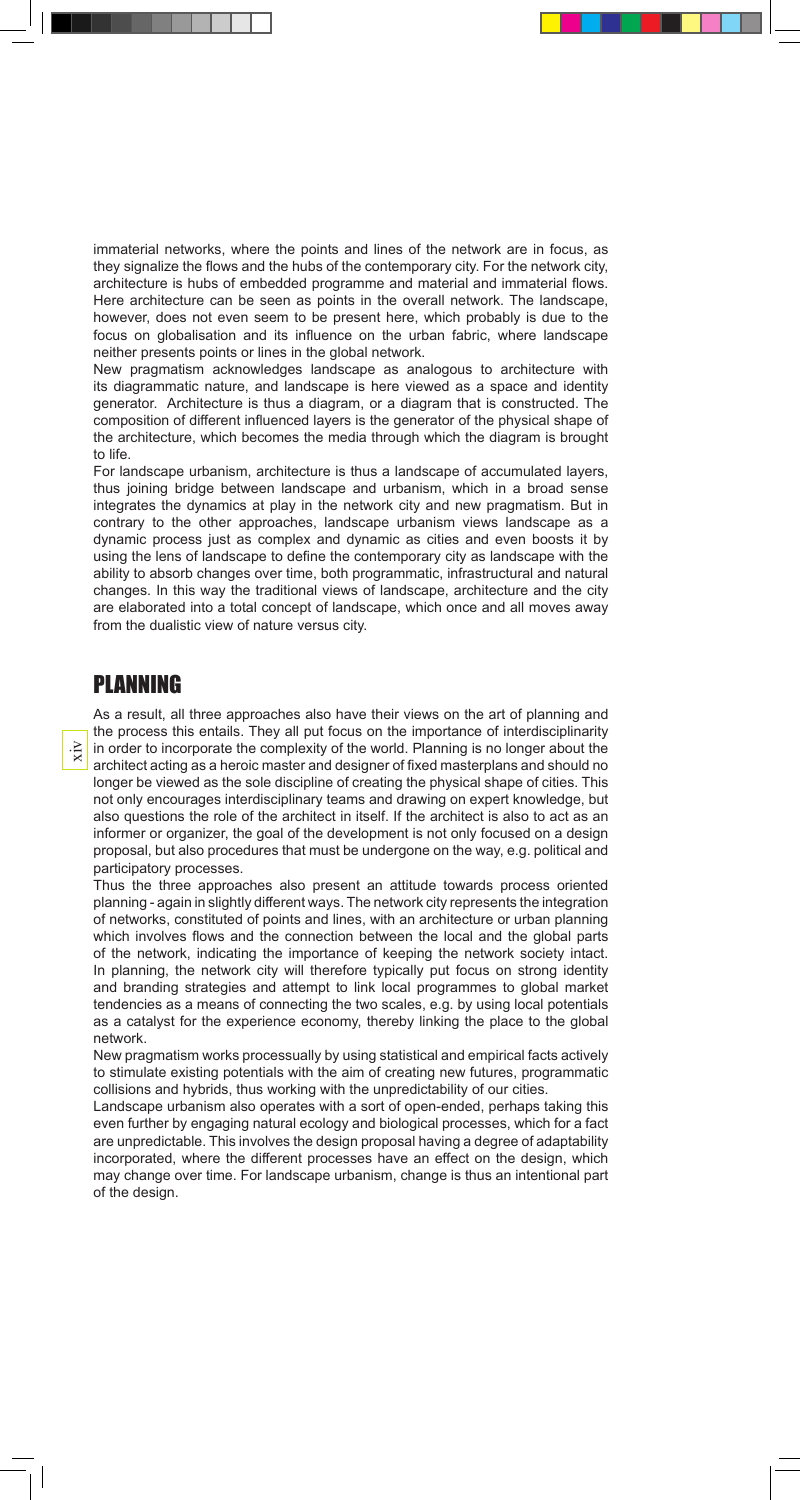### evolution of planning ideals

Landscape urbanism, as with other contemporary approaches, is a progression from preceding planning approaches and may at times seem like an opposition against these past approaches, due to the fact that the arrival of new approaches is often based in a critique of past approaches. Here the perception and practice of landscape urbanism stands in great contrast to the modernistic planning approaches from which it has evolved. A historical perspective on the evolution of planning ideals from modernism to cotemporary approaches give an insight into how contemporary planning ideals spring from modernism itself, and although they seem to contrast on many points, they also share certain understandings.

#### From the Modern to the Contemporary

Modernism was a trend of thought which embraced change and the new, therefore rejecting historical styles and tradition as a basis for architectural form and instead adopting the requirements of materials, functions and technology as design parameters. Architects and designers such as Le Corbusier, Walter Gropius and Mies van der Rohe brought modernist ideas into everyday urban life. Le Corbusier thought that building should function as "*machines for living in*", analogous to cars which he saw as machines for traveling in. These modernistic architects were rejecting historical styles and tradition as a basis for architectural form and instead adopting the requirements of materials, functions and technology as design parameters. Modernism thereby also adopted a "machine aesthetic", where beauty was found in the design that worked according to its function. (Tietz, pp.  $66 - 67$ )

xv

In Danish planning, modernism equalled functionalism and rationalism and planners sought to design cities as efficient machines, which are seen in the zoning principles and standardised dwelling typologies resulting from mass production. The modernist city plans aimed at separating functions in the city and creating a hierarchical traffic system that could separate the different transportation types. The city would no longer be clearly demarcated from the landscape – instead large green areas were drawn into the city as common areas that could offer fresh air and sunlight to the citizens. (Tietz, pp. 66 - 67) As such modernism brought forth a planning tradition in Denmark with the functional demarcation of urban functions within the city and landscape.

However, towards its end modernism was strongly criticised for focusing only on the large scale and technological rationality while neglecting local identity, public spaces and social relations. It was claimed that no real urbanism could grow from modernistic planning which sparked a longing for the vitality and mixed functions of the historical city and its components. (www.dac.dk; Tietz, pp. 66 – 67)

As a reaction to modernism, the post-modern movement was a rejection of modernistic planning and the lack of experience and aesthetic within the city. Instead post-modernism proposes an architectural stance based on traditional values and the historical city, aiming at outlining principles for the beautiful and eventful design.

A concrete example of post-modernistic planning, which is still applied today, is the *new urbanism* movement. New Urbanism is an urban planning movement that arose in the 1980's in America. The movement is a reaction to the problems surrounding urban sprawl, suburban development and traffic congestion by using planning and architectural principles to create human-scale walkable communities, celebrating the slowness of the old historical cities, creating an environment far from the dynamic and complex reality. Also known as traditional neighbourhood design, new urbanists therefore suggest a planning approach for the contemporary city that focuses on pedestrian friendly communities with a diverse range of housing and jobs, thereby encouraging mixed use. Many new residential communities in America are beginning to follow new urbanist principles and more than 600 new towns or neighbourhoods in the U.S. are currently planned or under construction.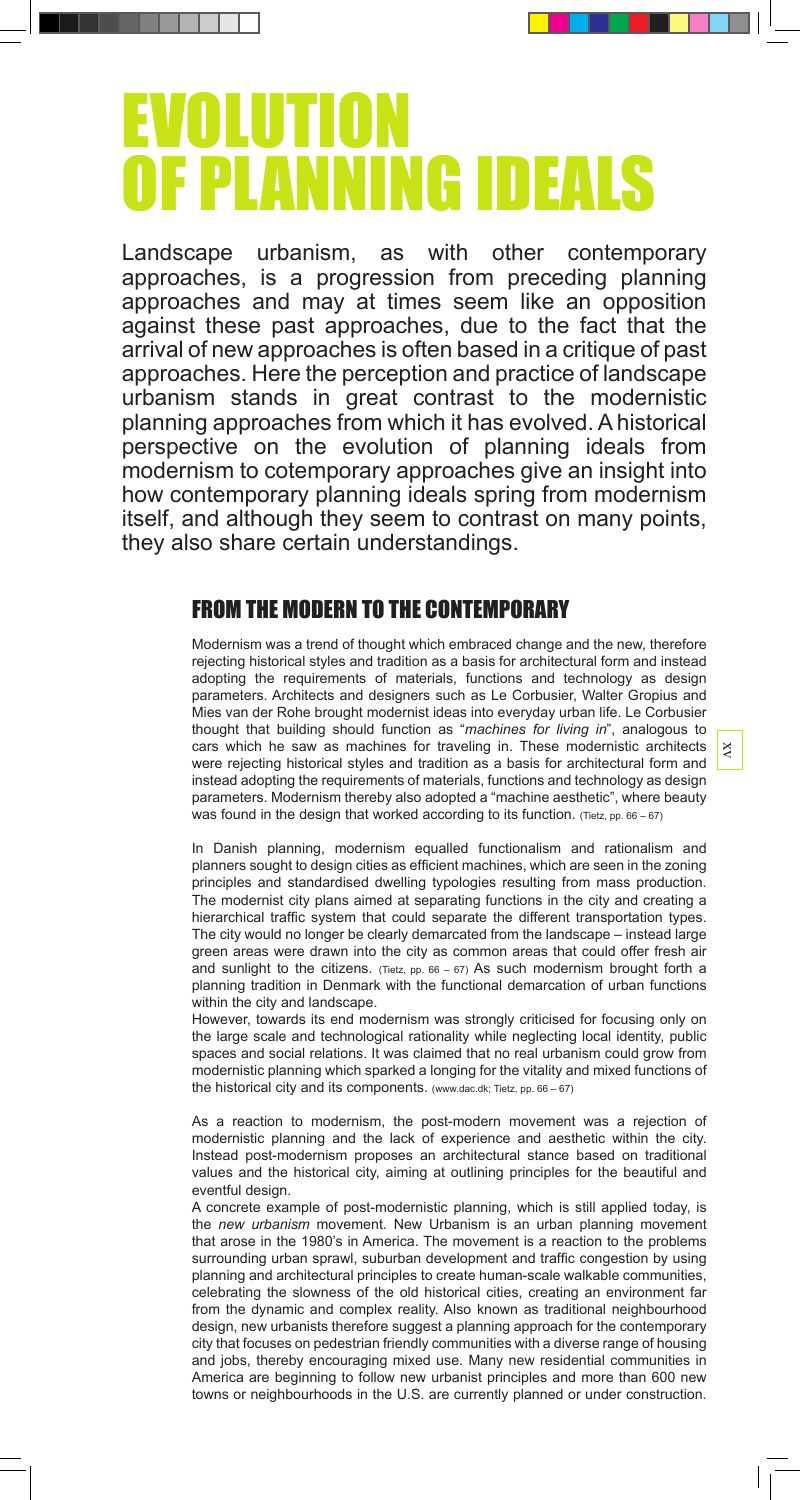both located in Florida. Both of these towns have become internationally famous and are visited each year by masses of tourists. New urbanist notions can also be recognised in a Danish context, where the urban development of Høje Taastrup applies many of the same principles. (www.cnu.org)

Examples of new urbanist neighbourhoods are Seaside and Disney's Celebration,<br>both located in Florida. Both of these towns have become internationally famous<br>and are visited each year by masses of tourists. New urbanist n New urbanism can be seen as a post-modernist movement in its rejection of modernist ideals and a search for the traditional "European" city model as promoted by Leon Krier, who has had great influence on the new urbanist ambition. However, this resort to the classical city is also criticised by many for simply being another type of sprawl due to the fact that most of the planned projects are built on previously open space. Environmentalist claim that new urbanism is nothing more than conventional sprawl dressed up with superficial traditional styles - sprawl under disguise. In this view, new urbanism is not at all sustainable as it still relies on the automobile for transport and supports the single family housing market. (www.wikipedia.dk)

Thus post-modernism can be described as a purely architectural response not answering to greater planning questions or world perceptions. Not until the 1980's and 1990's did planning truly begin to break with modernism and its dualistic perception of the world, and planning tendencies began to integrate the complexity of the contemporary city by working in more processual and dynamic ways, resulting in a new 'urbanism of our time'. This paradigm shift marks the emergence of positions such as landscape urbanism.

#### THE RISE OF LANDSCAPE URBANISM

Through a presentation of two projects from the 1930's and 40's, Charles Waldheim accounts the early emergence of an 'organic urbanism' which can be seen as early versions of landscape urbanist principles. His account here becomes the basis for a brief look into the rise of this organic way of thinking – the rise of landscape urbanism.

The emergence of the semi-urban phenomenon was in fact predicted as early as 1902 by the English writer H. G. Wells in his book Anticipations, signalized in the sentence "*these coming cities will not be, old sense, cities at all; they will present a new and entirely different phase of human distribution*." (Sieverts 2003, p. vii) He continues "*the city will diffuse itself until it has taken up considerable areas and many of the characteristics, the greenness, the fresh air, of what is now country, (and this) leads us to suppose also that the country will take to itself many of the qualities of the city. The old antithesis will indeed cease, the boundary lines will altogether disappear; it will become, indeed, merely a question of more or less populous*." (Sieverts 2003, p. vii) Here Wells is very close to describing the exact condition of the contemporary urban structures. It is remarkable that this prediction is prophesied in a time where most cities were still highly compact and created a clear distinction between country and city.

In the same way, two theoretical projects from the mid 20th century, Frank Lloyd Wright´s Broadacre city (1934-35) and Ludwig Hilberseimer's New Regional Pattern (1945-49), were ahead of their time by advocating an organic urbanism for the midsection of North America. Both Wright and Hilberseimer aimed towards an organic urban form appropriate to the North American context. While Broadacre City and The New Regional Pattern were produced a decade apart by very different architects, both foretell the decentralization of American urban form that was to come and the present-day interest in landscape urbanism.

These projects advocated a dissolution of the dichotomy that opposed nature and culture. Both projects proposed a radical decentralization and dissolution of the traditional urban figure by reversing buildings, avenues, squares etc. into landscape. The dissolution of figure into field rendered the classical distinction between city and nature irrelevant, and was thus replaced with a suburbanized regionalism. Wright's and Hilberseimer's projects were hence very foresighted in proposing a new approach to the planning of the contemporary city and in portending the future decentralization of cities by dissolving the fundamental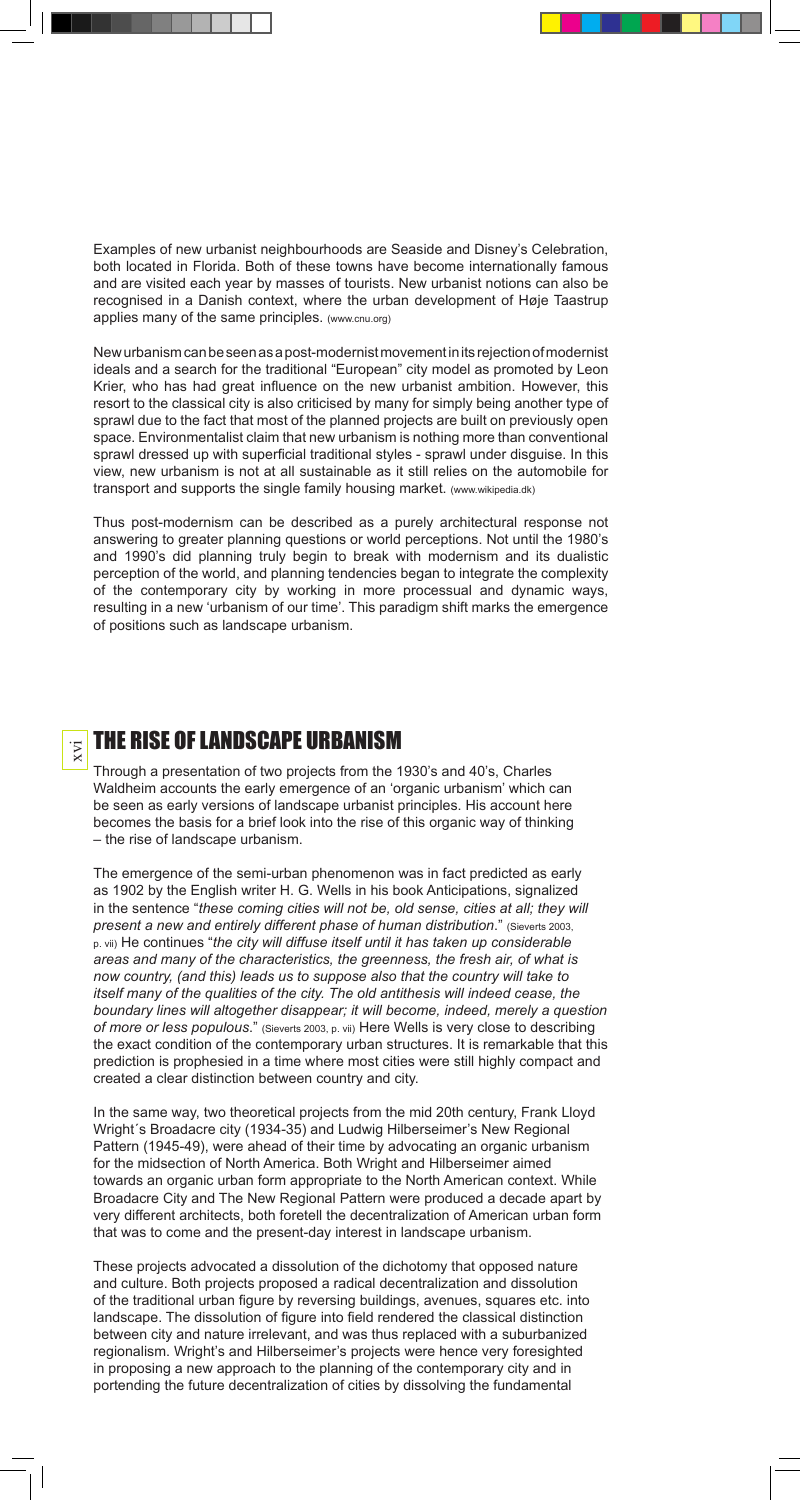distinctions between city and countryside, village and farmland and "urbanism and landscape" into the third term of landscape urbanism. (Waldheim 2007, p. 293) Both Broadacre City and the New Regional Pattern offer new ways of responding to the negative impact of the industrialized city with its economic injustice, social pathologies and unhealthy conditions, by advocating a meaningful relationship between work, family, food and civic life. Characteristic of both projects are the reduced role of architecture as the medium for structuring the conditions between extant natural environments and engineered infrastructural systems, which redefined the role of landscape in the organic ordering of public and private space. The definition of landscape is by Wright and Hilberseimer interpreted to involve more than just a beautiful picture or an environmental issue. Introducing a broad concept of landscape makes it able to work across scales, rendering the relationship between larger regional environments and social conditions visible. Especially the conception of public life is evident in the interpretation of landscape, where the public landscape for Wright is the productive agricultural land, and according to Hilberseimer, the public landscape is generated through occupied and programmed parklands. Each of the two projects points towards the contemporary approach and practice of landscape urbanism as they inflect local conditions such as individual dwelling and the public realm of infrastructures toward a set of relationships with the natural world. (Waldheim 2007, p. 301 - 302) Additionally, both Wright and Hilberseimer reveal the significance of representations such as maps, plans, diagrams and aerial views as tools to understand large-scale relationships across urbanized areas – tools which are now highly used in the landscape urbanism discipline with the aim of decoding project sites. Here the diagram casts light on planometric aspects of multiple media, hereby visualizing normally imperceptible relationships across scale and between ecological and infrastructural systems. (Waldheim 2007, pp. 302) However, both projects are still limited in their resemblance to landscape urbanism, significantly in processual ways of thinking which we see in contemporary urbanism. Neither Broadacre City nor New Regional Pattern incorporated the pace of social, cultural or technological change that are characteristic of the contemporary city, and the projects do not have the ability to absorb changes over time. Another aspect is the absence of ecological thinking, which only is dealt with in a simple and diagrammatic way. (Waldheim 2007, pp. 302 - 303)

The two projects shed light on the contemporary practice of landscape urbanism, where it is clear that they have helped towards shaping a new perception of landscape. They have in this aspect formed the practice by initiating a landscape approach to the planning of the contemporary city.

xvii